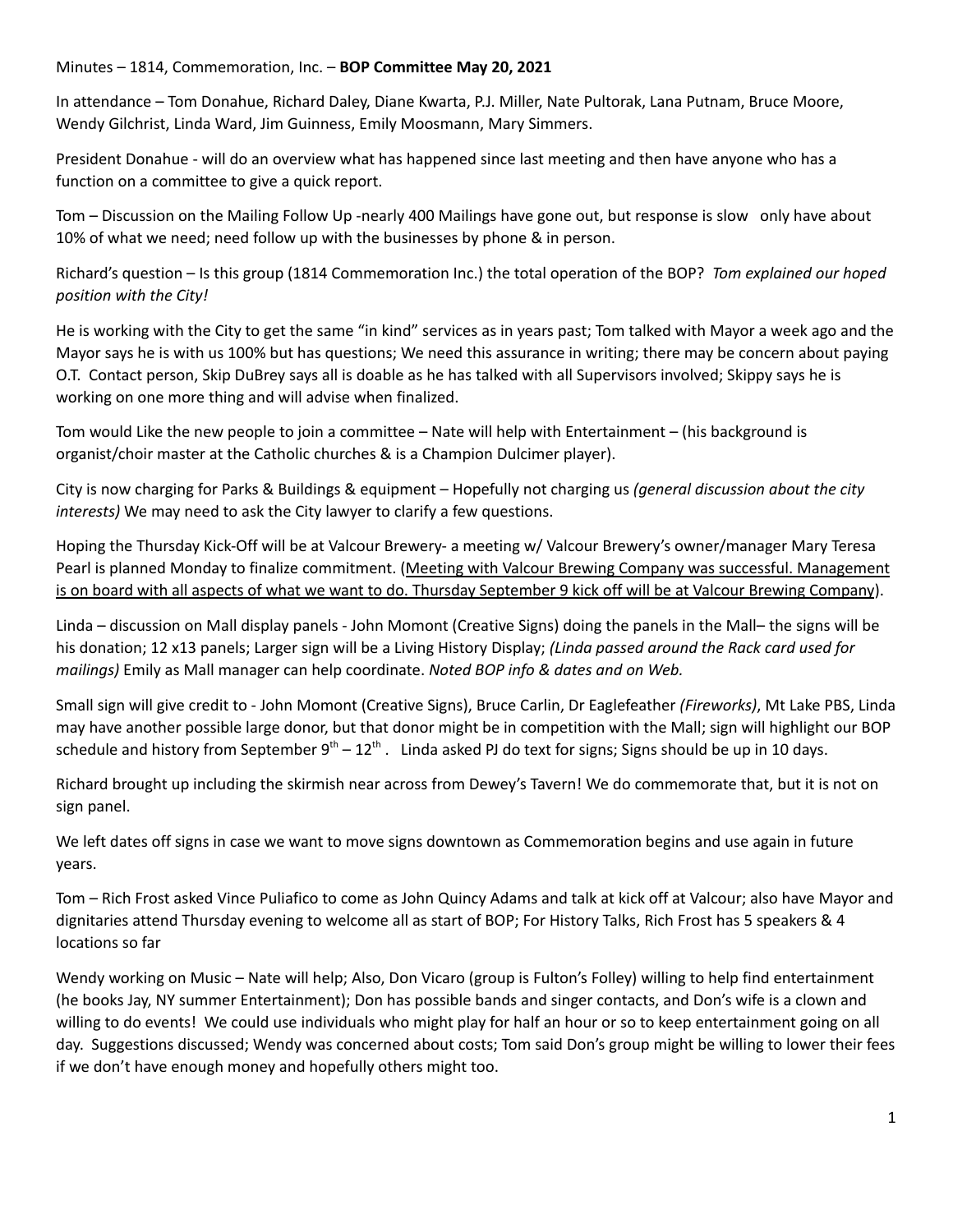Mary is working on 5K Run & event Insurance.

Rotary unsure about bed races due to unknowns about college students being available.

Emily talked about the Rotary – are they in or out? Check with Stan (member of Rotary) Tom talked with Ellen Bouchard, President of Rotary til June – They want to do Roducky and maybe bed race. She was unaware we were moving ahead on the BOP until Tom talked with her.

Discussion about Adirondack Regional Theater group – They want to do 2-Person Play to make money for first responders from 9-11; known as "Two Guys" (one is previous city mayor Jim Calnon and other a LeeAnn Thomas (professor at CCCC) Discussion - Does it apply here? Think more about the possibility; Richard sees the connection to 911 as we are "the other 911" Jim helpful to BOP as mayor in 2014. Suggestion to do a show prior to our dates.

Discussion on how to raise money; Before event - maybe a 50-50 raffle.

Linda – Buttons cost 50 cents each (we had 1000 2019 with 800 left over); There are no indoor events (at present) so no need for button for entry; it will be a souvenir and supports BOP; Mary reintroduced the \$18.14 idea Use with local businesses -give discount for button; there have been buttons since 1998 - see on website the old posters - Bruce Carlin worked on that display; every school has been notified of poster contest for fifth graders; use online poster art as inspiration; entries are due June 11; this year teachers are using circles for art; cost is 85 cents per button if under 500 ordered.

Tom asked committee chairs to think about poster ideas and PR for their event; Linda - Putting out posters we might want one poster with many events or maybe use 2021 parade theme "communities emerging through history"; Richard has worked in our information booth and knows people mostly asked about what is happening, when, where; We can place around town schedules on large panels; still considering use of building next to City Well for our booth; Jim asks about list of times of events - Linda says panels will include that info.

Tom discussed magazine versus simple program with events and/or a map. Without sponsors no booklet!

Mary - Engine Pull - contacted Jim Garrant – has pink fire engine used to collect for Cancer Support; getting new old engine – will be loaded engine so it can be held in reserve when a first line engine is out of service; While in reserve it doesn't have to leave the engine pull due to an emergency call. Jim works-semi-retired at West Chazy P.O. Enthusiastic. Need follow up. Teams will pull the engine 18 ft 14 inch; may be a good Sunday anchor event!

Lana - Valcour Brewery meeting with Bill Dashnaw and Mary Teresa Pearl scheduled for Monday, May 24<sup>th</sup> at 4PM; She and Emily discussed the drink contest "battle of the drinks!" Bill will have names of other breweries for Lana to ask each to make a special brewed drink for a BOP contest with voting at participating breweries/restaurants. Emily has the idea how to do voting online – maybe on our site! Discuss this with Bruce C.; Maybe use button for discounts on drinks; Start contest in August and end by kick off where we announce beer winner; PJ could get Re-enactors to come out to do PR for "battle of the drinks!"

Lana talked with Brad Miller of City Police who provided Captain Keiroy's email to request their help. Brad wants to help in any way possible (Lana has Brad and Captain's emails).

Lana talked with Matt Barrett from the Fire Department; they will set up booth with new & antique equipment; have PFD History, jump net, rescue boat; he will request the smoke house, will put the antique engine in the parade.

Lana called McDonalds – must make requests via email (float, helium balloons, orange drink in the orange bowl) discussed possible sponsorship?? And booth for Ronald McDonald House?? Linda concerned about Thursday games for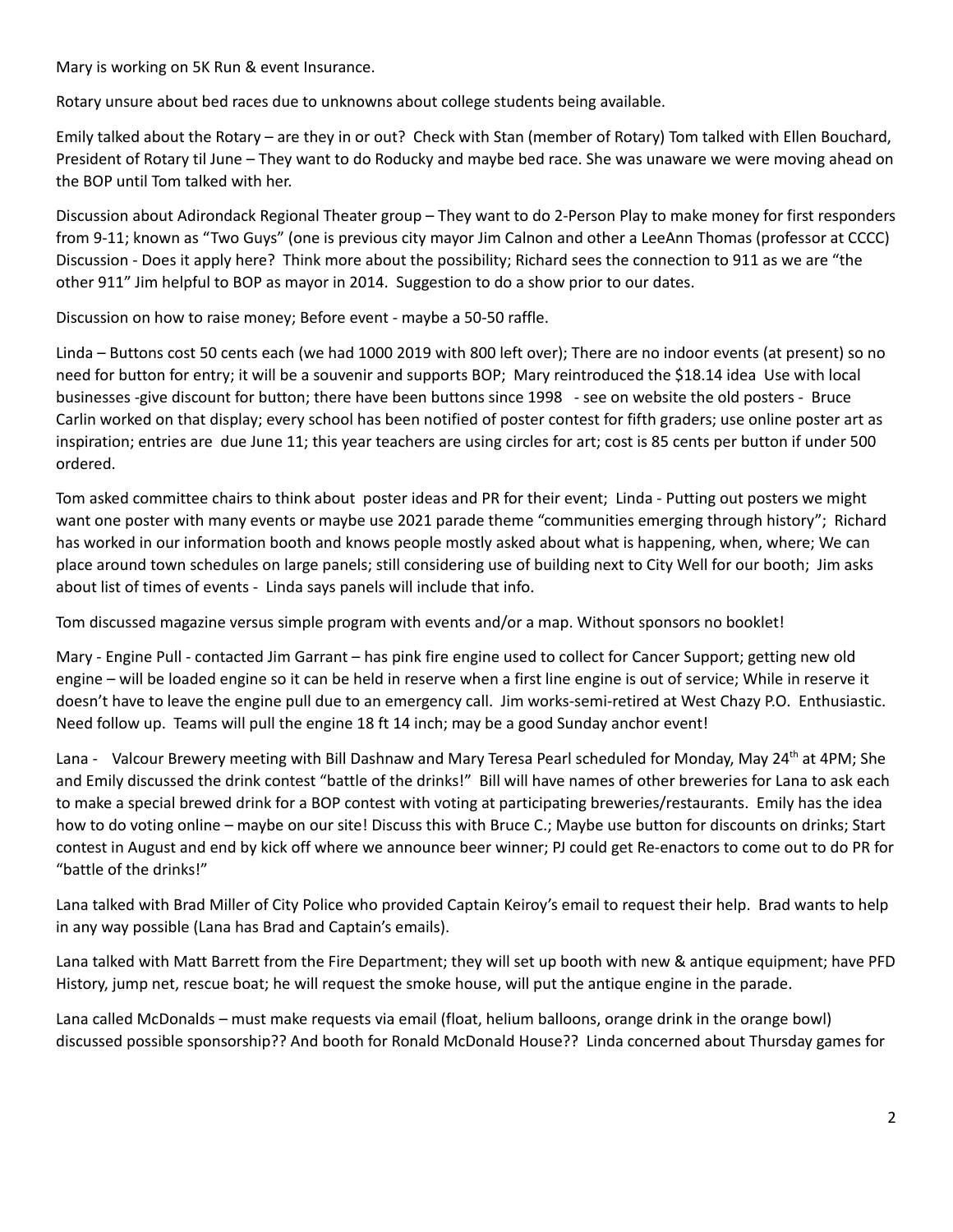children as it is first week of school. Discussed ages and interests adjusting events at Valcour! Ask for McDonalds for whole weekend; discussed use of Trinity Park and area in and near it; Lana asks participants to do something historic.

Lana - Talked with Councilor Mike Kelly who suggests we attend an operational meeting of the common council (second Monday of each month  $-$  next is June  $14<sup>th</sup>$ , 5 PM) Everyone will be there including the lawyer we need to talk to.

Lana's suggestions for the parade and in general – Honor our Plattsburgh heroes – then and now (from BOP to Covid – invite contingency of Police, EMS, Nurses, Fire, Military, Doctors to participate) Have histories of nurses back to 1814. Maybe nurses Do BP checks. Also remember lost citizens at ceremonies.

Discussed how area around Trinity/City Hall has been and can be used; like the Plucky Rooster and pony rides took place in area below monument by river.

Lana asked Diane – can you provide the Counselors at Mhab on the base with Sign-up sheets for volunteers to include info! send names to Diane to ask for sign-up sheets; she needs names and numbers, times they are available, etc.; Each committee should identify how many volunteers are needed.

Suggested to ask city councilors to have their ward put float in parade; make it a competition between wards.

Nate – (organist/choir director; hammer dulcimer in groups area) has musical connections and experience setting up music events (U.S. national dulcimer Champion); group discussed possibilities. Willing to work with Latalya Duell to sing National Anthem accompanied by his new dulcimer.

PJ says Re-enactors can use KDH for set up; plans for displays, interpretive things; - blacksmith, tinsmith, candle making, kids game, cooking demo, weapons demo; A local guy can bring his bateau on the trailer and bring into the KDH yard (people get closer to it); bateaus are essentially rowboats used between ships for supplies and wounded sailors; more civilian and military displays; one British reenactor can come as he is in the U.S., he is a bagpiper; thus there will be no opposing re- enactments; Linda – says they are talking opening Quebec as they are doing better with vaccines; a lot of re-enactors are not doing summer events; encampment at KDH - not too many camping out as they live close by and go home; if there is any overflow, Sam says Monument is owned by KDH and leased by City so maybe can use that space. Stipend for each demonstrator is \$100 (not officially – not promised \$\$) 16 or 20 re-enactors/demonstrators' stipend would be for Saturday 10-4 and Sunday 10/11-3.

Fashion show and court martial trial being considered; George and Dallas interested in doing the Court Martial. One suggested for location of the trial -Thursday upstairs at Valcour.

Wendy – Entertainment is all remaining TBD as sponsorships increase; what tents will be set up? One large tent in Trinity likely! Bear tracks will lower their usual price this year; Russell doing all sound around \$1,000; changing sound takes time set up and take down while switching groups; length of act affects set ups. Tom hopes for different groups or individuals to perform in trinity park; we have tent quotes but cannot sign contract as not refundable until financing is assured.

Costs for tent - likely best plan is for a big tent in Trinity Park for Entertainment and hospitality with tables and chairs; Information Building next to City Well for our booth - info and merchandise (Tom has contact for maple syrup donation we can sell) Boy Scouts need tent/have their own; provides BS booklets about the historic trail with 30 stops - booth on corner - sell booklets \$5, buy book go to trail, answer questions like a Parr Course - get medal for completing; Asking BS to help with cannonball run; Diane has already mentioned this at district meeting.

Suggestion- 1814 Comm Inc to sell water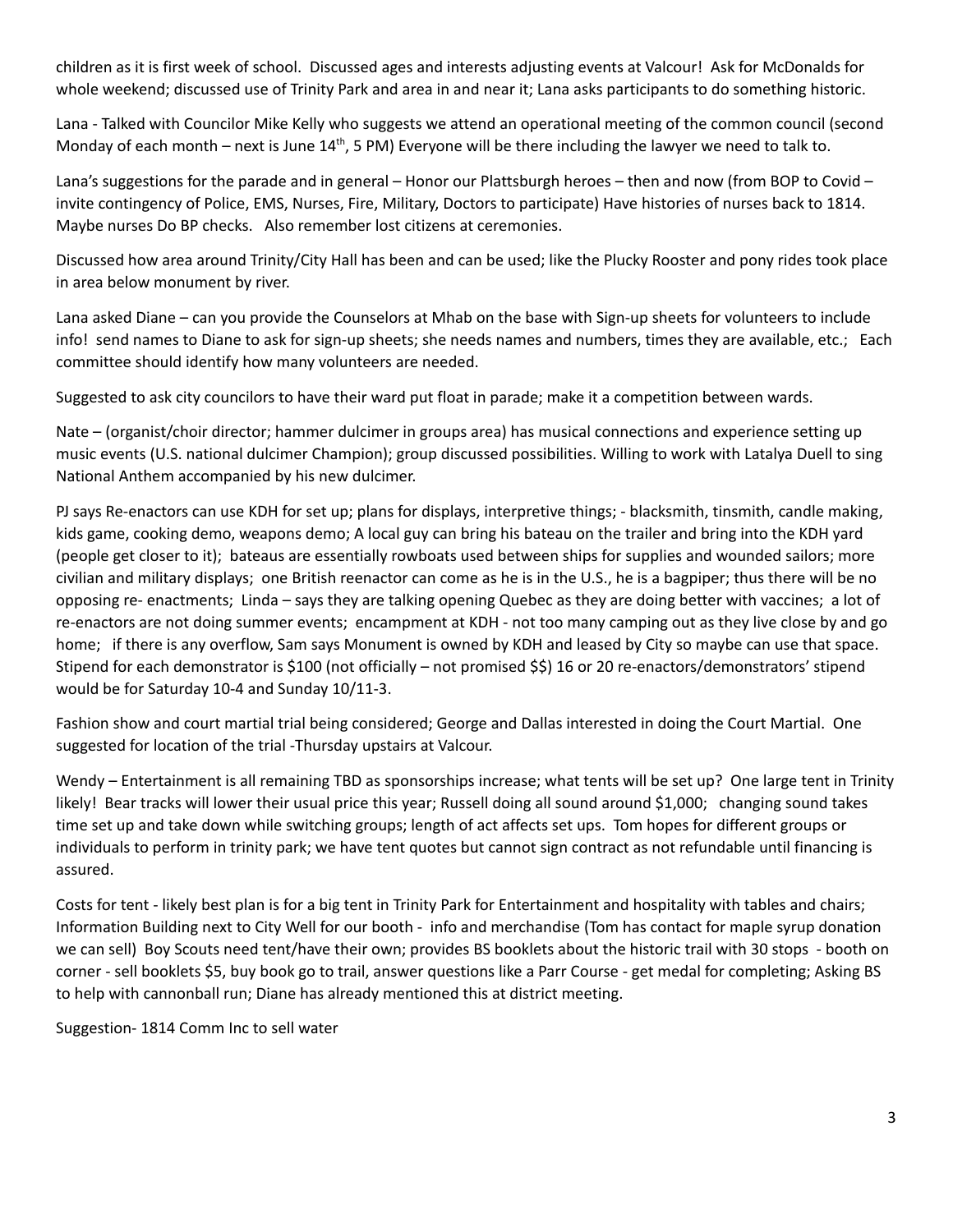Emily – possible to use Mall for history talks; discussion about Thursday activities and liabilities of using lawns; not too much lawn at Valcour?? Discussion on type of games at Valcour, two visions of events: young adults versus families.

Bruce - presented Cafe ideas to Trinity Vestry; - no food can served in the building Diocese new rules on buildings and grounds use - not favorable for events; Religious properties are considered private and make their own rules so we bound by diocese - no coffee and food; anything on grounds 6 feet apart unless family; all this could change; any church events guided by the diocese but if it is rented then in comes under NY State rules; What would rent would be? So, Trinity church activities are on hold; Maybe if regulations change Café can be written into agenda. Right now allowed in church 50% - about 50-70, a potential site for History talk.

Volunteers – if you know your needs for volunteers how many and when email Diane – may or may not get the number you ask for so recruit for yourself as well; she will develop a master list with numbers and times, etc. and fill requests as best as we can; Still a lot of unknowns; Americorp volunteers contacted as a source; send email if want sign up sheets try to fit volunteers where they want to be but may ask to vary.

Source -Fraternities and Sororities; In 2019 Tim and wife handled volunteers; Ann Brady found in past that knowing the sorority advisor is advantageous. Schools: letters to guidance counselors not successful and try again; tried going to Clinton C - low turnout.

Richard Daley – interest to help; distribute posters last year

Idea: If Valcour Brewing does Israel Green's Tavern on Thursday, contact Buster's to be Tavern on Friday and Saturday, or Buster's on Friday and Olive Ridley's on Saturday or vice-versa.

Jim (Happy Birthday) – Cumberland Head Barbershopers - entertainment in Trinity; Linda wants GROUPS around monument, too! FOR Parade on wagon singing, willing to do Riverside Ceremony sing songs like God Bless America, an Armed Forces medley, America the Beautiful; will talk to Tim (Taking about 10-14 days leaving SW on 25th); noted sound was needed for Sweet Adelines singing at City Hall for National Anthem. Dulcimer would be great.

Bagpipers scheduled; Irish dancers; Supervisor Cashman and Mayor -letter to mayor suggesting collaborating - invite all Clinton and Essex town with City leadership Towns can give financial support now that we are non-profit; gift certificate etc.

Kit gave Band contacts - Navy, etc maybe not busy since plans everywhere delayed; some way to represent their town.

Mailed, handed out packets to potential sponsors. We have less than 9K, with expenses pending; last year got up to \$15K; all giving less, even banks.

Have over 200 names and phone numbers; Linda will send each of us a few names of companies and the contacts as per the Chamber list with phone number and instructions as what to say. This as follow-up to mailings; Wendy – suggests we not just ask in the City but surrounding potential sponsors.

Chamber after hours – Emily can network in person at Strand get together; Linda asks we make calls starting June 1 and complete contacts within 2 weeks; Not all we have contacted are members of the chamber; make sure they understand the sponsorship is for the BOP Commemoration an 1814, Inc. is the organizing non-profit.

Submitted By, Mary Simmers

Revised May 29, 2021 11:20 am CR